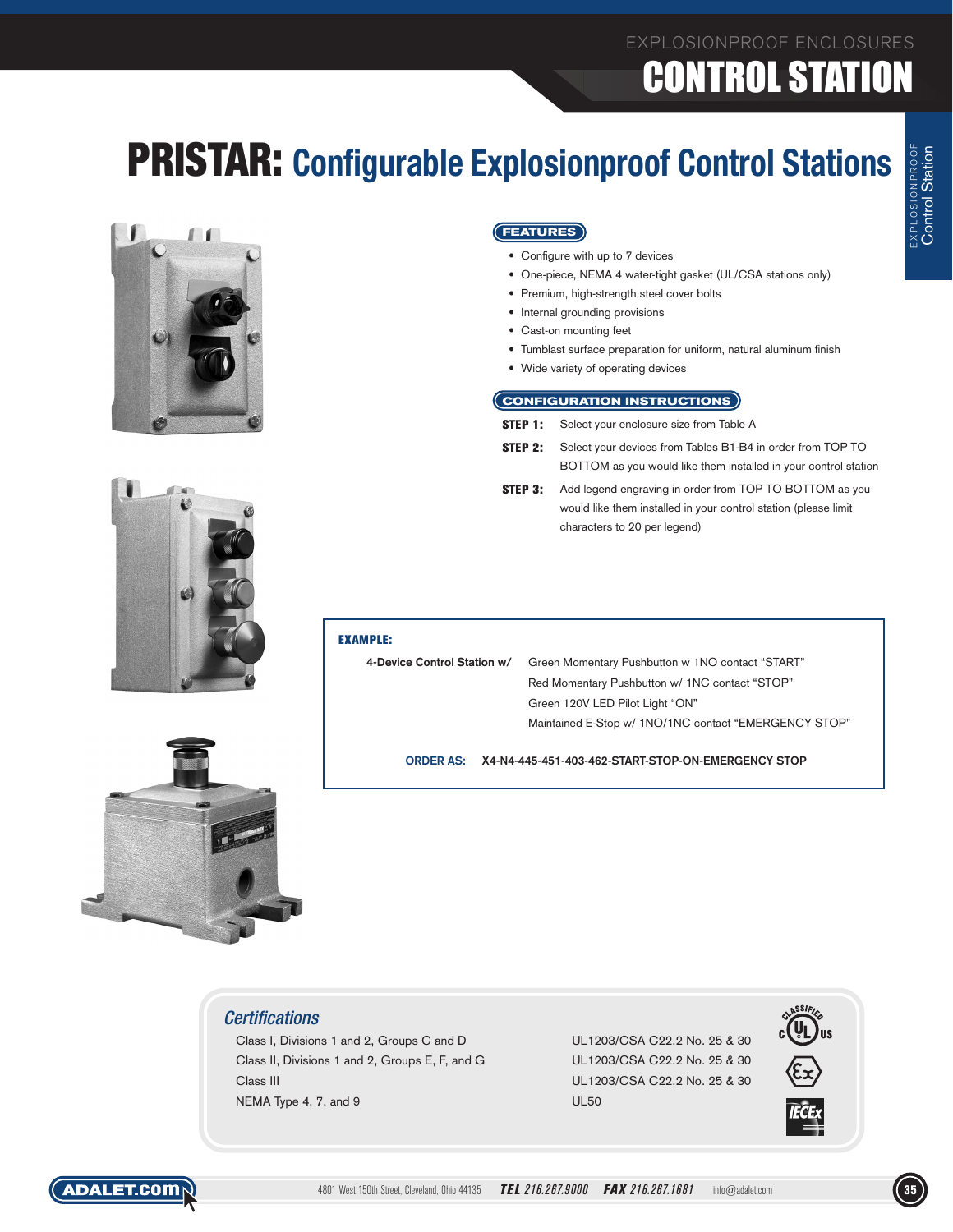### EXPLOSIONPROOF ENCLOSURES CONTROL STATION

# Configuration Tables

| <b>TABLE /</b> |
|----------------|
| # of Ope       |

|                | <b>TABLE A - Select Enclosure Base Upon # of Devices</b> |                  |                                  |                            |  |  |  |  |  |  |  |  |
|----------------|----------------------------------------------------------|------------------|----------------------------------|----------------------------|--|--|--|--|--|--|--|--|
| # of Operators | UL/CSA Item#                                             | ATEX/IECEx Item# | Std. Conduit Size (feed through) | <b>XIFC Enclosure Size</b> |  |  |  |  |  |  |  |  |
|                | <b>X1 N4</b>                                             | $X1X^*$          | $3/4$ "                          | XIFC 030303 N4             |  |  |  |  |  |  |  |  |
| $\overline{2}$ | X2 N4                                                    | $X2X*$           | 3/4"                             | XIFC 030603 N4             |  |  |  |  |  |  |  |  |
| 3              | X3 N4                                                    | $X3X*$           | $3/4$ "                          | XIFC 030703 N4             |  |  |  |  |  |  |  |  |
| 4              | <b>X4 N4</b>                                             | $X4X*$           | 1"                               | XIFC 030903 N4             |  |  |  |  |  |  |  |  |
| 5              | <b>X5 N4</b>                                             | $X5X*$           | $1\frac{1}{4}$                   | XIFC 031103 N4             |  |  |  |  |  |  |  |  |
| 6              | X6 N4                                                    | $X6X*$           | $1\frac{1}{4}$                   | XIFC 031303 N4             |  |  |  |  |  |  |  |  |
|                | <b>X7 N4</b>                                             | $X7X*$           | $1\frac{1}{4}$                   | XIFC 031503 N4             |  |  |  |  |  |  |  |  |

\*NEMA 4 water-tight gasket not avaiable on ATEX/IECEx Version - IP40 only.

| <b>TABLE B1 - Pilot Lights (Guarded w/Terminal)*</b> |          |         |                   |                   |  |  |  |  |  |  |  |
|------------------------------------------------------|----------|---------|-------------------|-------------------|--|--|--|--|--|--|--|
| Color                                                | 120V LED | 24V LED | 120V Incandescent | 120V Incandescent |  |  |  |  |  |  |  |
| Amber                                                | 400      | 406     | 337               | 412               |  |  |  |  |  |  |  |
| Blue                                                 | 401      | 407     | 338               | 413               |  |  |  |  |  |  |  |
| Clear                                                | 402      | 408     | 339               | 414               |  |  |  |  |  |  |  |
| Green                                                | 403      | 409     | 340               | 415               |  |  |  |  |  |  |  |
| Red                                                  | 404      | 410     | 341               | 416               |  |  |  |  |  |  |  |
| White                                                | 405      | 411     | 342               | 417               |  |  |  |  |  |  |  |

\*LED version must be selected for ATEX/IECEx applications.

|       | <b>TABLE B2 - Pilot Lights (Guarded)</b> |         |                   |                   |  |  |  |  |  |  |  |  |
|-------|------------------------------------------|---------|-------------------|-------------------|--|--|--|--|--|--|--|--|
| Color | 120V LED                                 | 24V LED | 120V Incandescent | 120V Incandescent |  |  |  |  |  |  |  |  |
| Amber | 418                                      | 424     | 430               | 436               |  |  |  |  |  |  |  |  |
| Blue  | 419                                      | 425     | 431               | 437               |  |  |  |  |  |  |  |  |
| Clear | 420                                      | 426     | 432               | 438               |  |  |  |  |  |  |  |  |
| Green | 421                                      | 427     | 433               | 439               |  |  |  |  |  |  |  |  |
| Red   | 422                                      | 428     | 434               | 440               |  |  |  |  |  |  |  |  |
| White | 423                                      | 429     | 435               | 441               |  |  |  |  |  |  |  |  |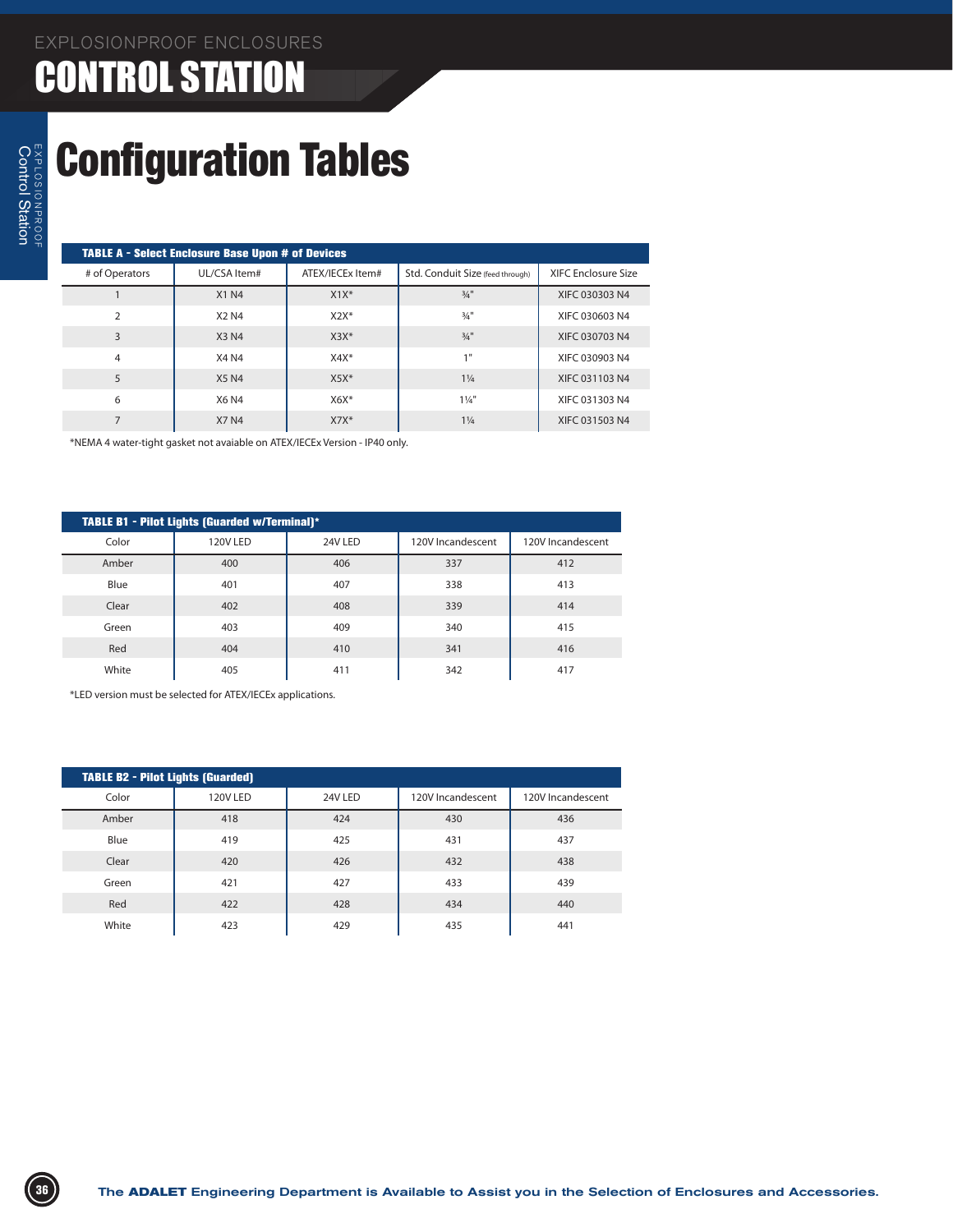## EXPLOSIONPROOF ENCLOSURES CONTROL STATION

# **Configuration Tables**

|                                | <b>TABLE B3 - SELECTOR SWITCHES</b> |                |                             |                                |                                 |                                     |                                 |                                 |                           |                                     |                                 |                                 |
|--------------------------------|-------------------------------------|----------------|-----------------------------|--------------------------------|---------------------------------|-------------------------------------|---------------------------------|---------------------------------|---------------------------|-------------------------------------|---------------------------------|---------------------------------|
|                                |                                     |                |                             |                                |                                 | <b>STANDARD SELECTOR SWITCHES</b>   |                                 |                                 |                           |                                     | <b>KEYED SELECTOR SWITCHES</b>  |                                 |
|                                | <b>Contact Block</b>                | CAM#           | CAM/<br>Contact<br>Sequence | Standard<br>Selector<br>Switch | Selector<br>Switch<br>w/Padlock | Spring Ret.<br>Center<br>from R & L | Spring Ret.<br>Center<br>from R | Spring Ret.<br>Center<br>from L | Standard<br>Key<br>Switch | Spring Ret.<br>Center<br>from R & L | Spring Ret.<br>Center<br>from R | Spring Ret.<br>Center<br>from L |
|                                | $BT-1A(1NO/1NC)$                    | $\mathbf{1}$   | XO<br><b>OX</b>             | 6                              | 283                             | N/A                                 | N/A                             | N/A                             | 82                        | N/A                                 | N/A                             | N/A                             |
|                                | $BT-1B(1NC/1NO)$                    | $\mathbf{1}$   | OX<br><b>XO</b>             | $\overline{7}$                 | 284                             | N/A                                 | N/A                             | N/A                             | 83                        | N/A                                 | N/A                             | N/A                             |
| <b>Two-Position Switches</b>   | $BT-2(2NO)$                         | $\mathbf{1}$   | OX<br>OX                    | 8                              | 285                             | N/A                                 | N/A                             | N/A                             | 84                        | N/A                                 | N/A                             | N/A                             |
|                                | $BT-3(2NC)$                         | $\mathbf{1}$   | XO<br><b>XO</b>             | 9                              | 286                             | N/A                                 | N/A                             | N/A                             | 85                        | N/A                                 | N/A                             | N/A                             |
|                                | $BT-2(2NO)$                         | $\overline{3}$ | <b>XOO</b><br>OOX           | 10                             | 293                             | 111                                 | 135                             | 159                             | 86                        | 229                                 | 249                             | 269                             |
|                                | BT-1B(1NC/1NO)                      | $\overline{2}$ | XOX<br>XXO                  | 11                             | 288                             | 112                                 | 136                             | 160                             | 87                        | 224                                 | 244                             | 264                             |
| <b>Three-Position Switches</b> | $BT-2(2NO)$                         | $\overline{2}$ | XOX<br>OOX                  | 12                             | 289                             | 113                                 | 137                             | 161                             | 88                        | 225                                 | 245                             | 265                             |
|                                | $BT-3(2NC)$                         | $\overline{2}$ | OXO<br>XXO                  | 13                             | 290                             | 114                                 | 138                             | 162                             | 89                        | 226                                 | 246                             | 266                             |
|                                | $BT-3(2NC)$                         | 3              | OXX<br>XXO                  | 14                             | 294                             | 115                                 | 139                             | 163                             | 90                        | 230                                 | 250                             | 270                             |
|                                | $BT-1A(1NO/1NC)$                    | $\overline{2}$ | OXO<br>OOX                  | 15                             | 287                             | 116                                 | 140                             | 164                             | 91                        | 223                                 | 243                             | 263                             |
|                                | $BT-1A(1NO/1NC)$                    | $\overline{3}$ | OXX<br>OOX                  | 16                             | 291                             | 117                                 | 141                             | 165                             | 92                        | 227                                 | 247                             | 267                             |
|                                | BT-1B(1NC/1NO)                      | 3              | <b>XOO</b><br>XXO           | 17                             | 292                             | 118                                 | 142                             | 166                             | 93                        | 228                                 | 248                             | 268                             |

|                                          | <b>TABLE B4 - PUSHBUTTONS</b>      |                                    |                                  |                                           |                                            |                                            |                                                  |                                                    |                                                                                                                  |                                               |
|------------------------------------------|------------------------------------|------------------------------------|----------------------------------|-------------------------------------------|--------------------------------------------|--------------------------------------------|--------------------------------------------------|----------------------------------------------------|------------------------------------------------------------------------------------------------------------------|-----------------------------------------------|
| Momentary<br>Pushbutton<br>Contact Block | Momentary<br>Pushbutton<br>(Black) | Momentary<br>Pushbutton<br>(Green) | Momentary<br>Pushbutton<br>(Red) | Momentary<br>Momentary<br>w/Padlock (Blk) | Momentary<br>Pushbutton<br>w/Padlock (Grn) | Momentary<br>Pushbutton<br>w/Padlock (Red) | Momentary<br>Mushroom Head  <br>Pushbutton (Red) | Pull ) Mushroom<br><b>Head Pushbutton</b><br>(Red) | Maintained (Push- Maintained (Push- Momentary Dual<br>Pull ) Mushroom<br><b>Head Pushbutton</b><br>(Red) w/Guard | Pushbutton<br>(Green "START" &<br>Red "STOP") |
| $BT-1A (1NO/1NC)$                        |                                    | 442                                | 447                              | 307                                       | 452                                        | 457                                        | 106                                              | 462                                                | 465                                                                                                              | 72                                            |
| BT-2 (2NO)                               | 2                                  | 443                                | 448                              | 308                                       | 453                                        | 458                                        | 107                                              | 463                                                | 466                                                                                                              | 73                                            |
| BT-3 (2NC)                               | 3                                  | 444                                | 449                              | 309                                       | 454                                        | 459                                        | 108                                              | 464                                                | 467                                                                                                              | 74                                            |
| BT-4 (1NO)                               | 4                                  | 445                                | 450                              | 310                                       | 455                                        | 460                                        | 109                                              | N/A                                                | 468                                                                                                              | N/A                                           |
| BT-5 (1NC)                               | 5                                  | 446                                | 451                              | 311                                       | 456                                        | 461                                        | 110                                              | N/A                                                | 469                                                                                                              | N/A                                           |

## **Other pilot devices available – Consult Factory.**



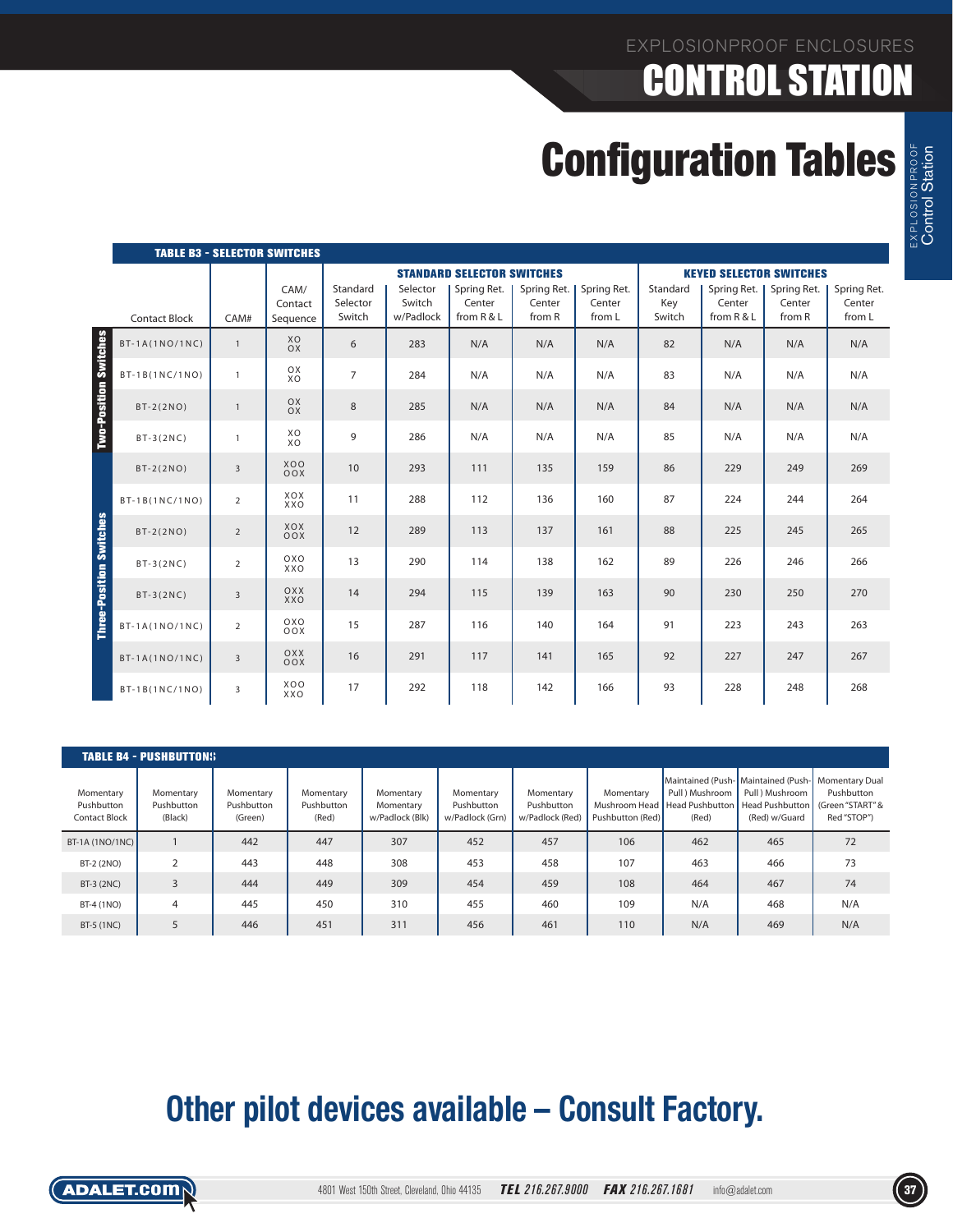## EXPLOSIONPROOF ENCLOSURES CONTROL STATION

# Control Station

| <b>DIMENSIONS</b> |                   |                 |                  |             |                |  |  |  |  |  |  |
|-------------------|-------------------|-----------------|------------------|-------------|----------------|--|--|--|--|--|--|
|                   | Nom. Inside       |                 | Dimensions (in.) | Est. Weight | Std. Conduit*  |  |  |  |  |  |  |
| Enclosure         | <b>Dimensions</b> | A               | B                | (lbs.)      | Size (in.)     |  |  |  |  |  |  |
| X1                | 030303            | $4\frac{1}{2}$  | $5\frac{1}{2}$   | 5           | $\frac{3}{4}$  |  |  |  |  |  |  |
| X <sub>2</sub>    | 030603            | $7\frac{1}{6}$  | 8                | 7           | $\frac{3}{4}$  |  |  |  |  |  |  |
| X <sub>3</sub>    | 030703            | $8\frac{1}{8}$  | 9                | 8           | $\frac{3}{4}$  |  |  |  |  |  |  |
| X4                | 030903            | $10\frac{1}{6}$ | 11               | 10          | 1              |  |  |  |  |  |  |
| X <sub>5</sub>    | 031103            | $12\frac{1}{6}$ | 13               | 11          | $1\frac{1}{4}$ |  |  |  |  |  |  |
| X6                | 031303            | 14 1/16         | 15               | 12          | $1\frac{1}{4}$ |  |  |  |  |  |  |
| X7                | 031503            | 16              | 17               | 13          | $1\frac{1}{4}$ |  |  |  |  |  |  |

Control Stations have conduit openings centered on top and bottom. \*Consult factory for other conduit sizes.